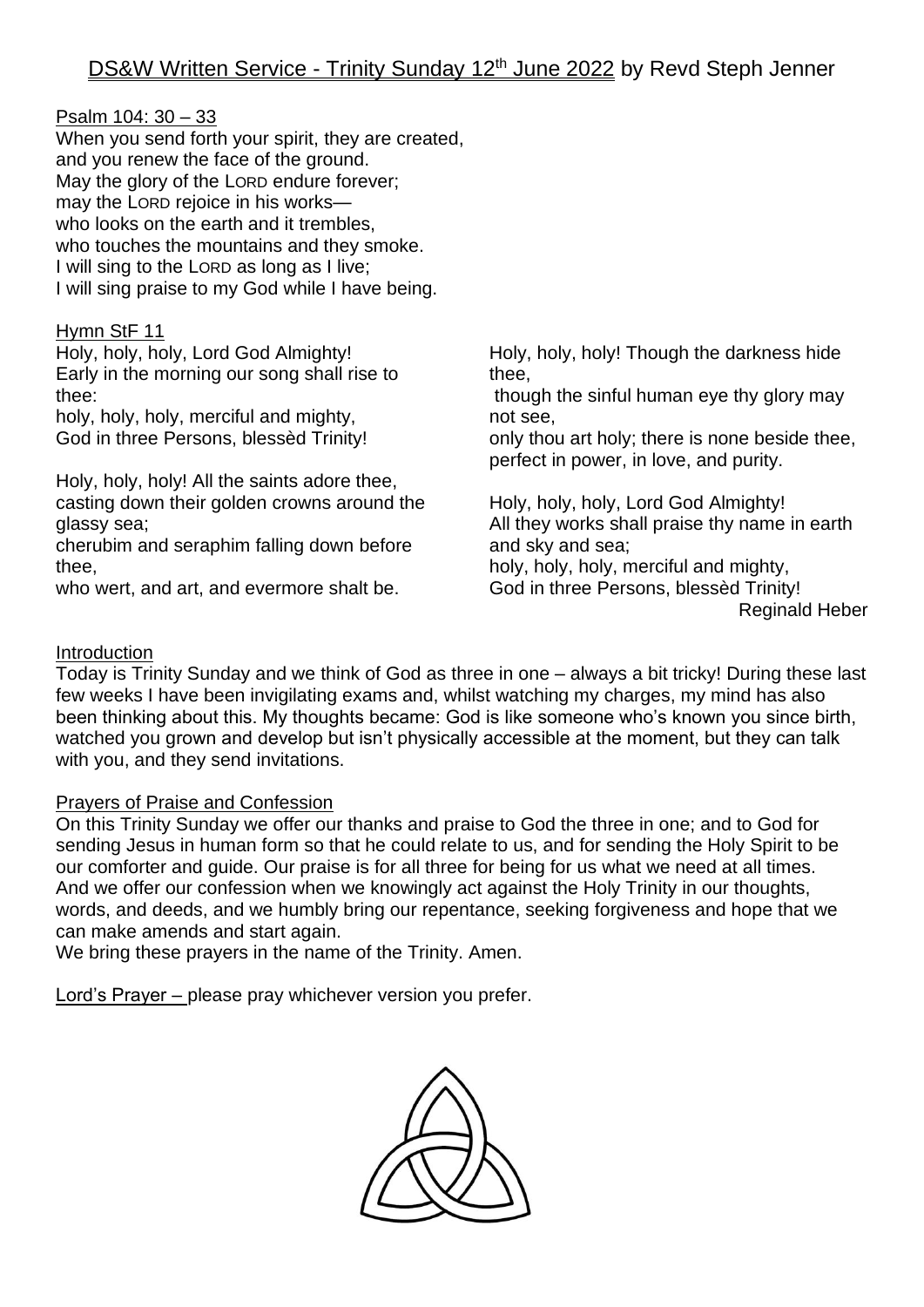# Hymn StF 17

With gladness we worship, rejoice as we sing,

free hearts and free voices how blessèd to bring;

the old, thankful story shall scale thine abode, thou King of all glory, most bountiful God.

Thy right would we give thee – true homage thy due,

and honour eternal, the universe through, with all thy creation, earth, heaven and sea, in one acclamation we celebrate thee.

Renewed by thy Spirit, redeemed by thy Son, thy children revere thee for all thou hast done.

O Father! Returning to love and to light, thy children are yearning to praise thee aright.

We join with the angels, and so there is given from earth alleluia, in answer to heaven. Amen! Be thou glorious below and above, redeeming, victorious, and infinite Love! George Rawson

# John 16: 12 – 15

"I still have many things to say to you, but you cannot bear them now. When the Spirit of truth comes, he will guide you into all the truth, for he will not speak on his own but will speak whatever he hears, and he will declare to you the things that are to come. He will glorify me because he will take what is mine and declare it to you. All that the Father has is mine. For this reason I said that he will take what is mine and declare it to you.

# Romans  $5: 1-5$

Therefore, since we are justified by faith, we have peace with God through our Lord Jesus Christ, through whom we have obtained access to this grace in which we stand, and we boast in our hope of sharing the glory of God. And not only that, but we also boast in our afflictions, knowing that affliction produces endurance, and endurance produces character, and character produces hope, and hope does not put us to shame, because God's love has been poured into our hearts through the Holy Spirit that has been given to us.

#### Reflection

The Trinity is always hard to explain – it took the early church around 400 years and three international councils to get there, not to mention the original disciples and apostles, the apostolic fathers and mothers, second century apologists and theologians, and third century lawyers and Gnostics muddying the waters.

In the 4<sup>th</sup> Century (AD 325) at the Council of Nicea, when conformity and compromise was needed to keep the early church together and growing, they gave us this creed – a sentence of God, a paragraph of Jesus and a mention of the Holy Spirit:

\*We believe in one God Father Almighty Maker of all things, seen and unseen: And in one Lord Jesus Christ the Son of God, begotten as only-begotten of the Father, that is of substance (ousia) of the Father, God from God, Light of Light, true God of true God, begotten not made, consubstantial (homoousios) with the Father, through whom all things came into existence, both things in heaven and things on earth: who for us men and for our salvation came down and was incarnate and became man, suffered and rose again on the third day, ascended into the heavens, is coming to judge the living and the dead: And in the Holy Spirit.\*

This obviously niggled because, just over 50 years later, there was the Council of Constantinople in AD 381, and the creed was expanded and clarified, and parts that were no longer needed were omitted:

\*We believe in one God Father Almighty, maker of heaven and earth and all things, seen and unseen;

And in one Lord Jesus Christ the Son of God, the Only-begotten, begotten by his Father before all ages, Light from Light, true God from true God, begotten not made,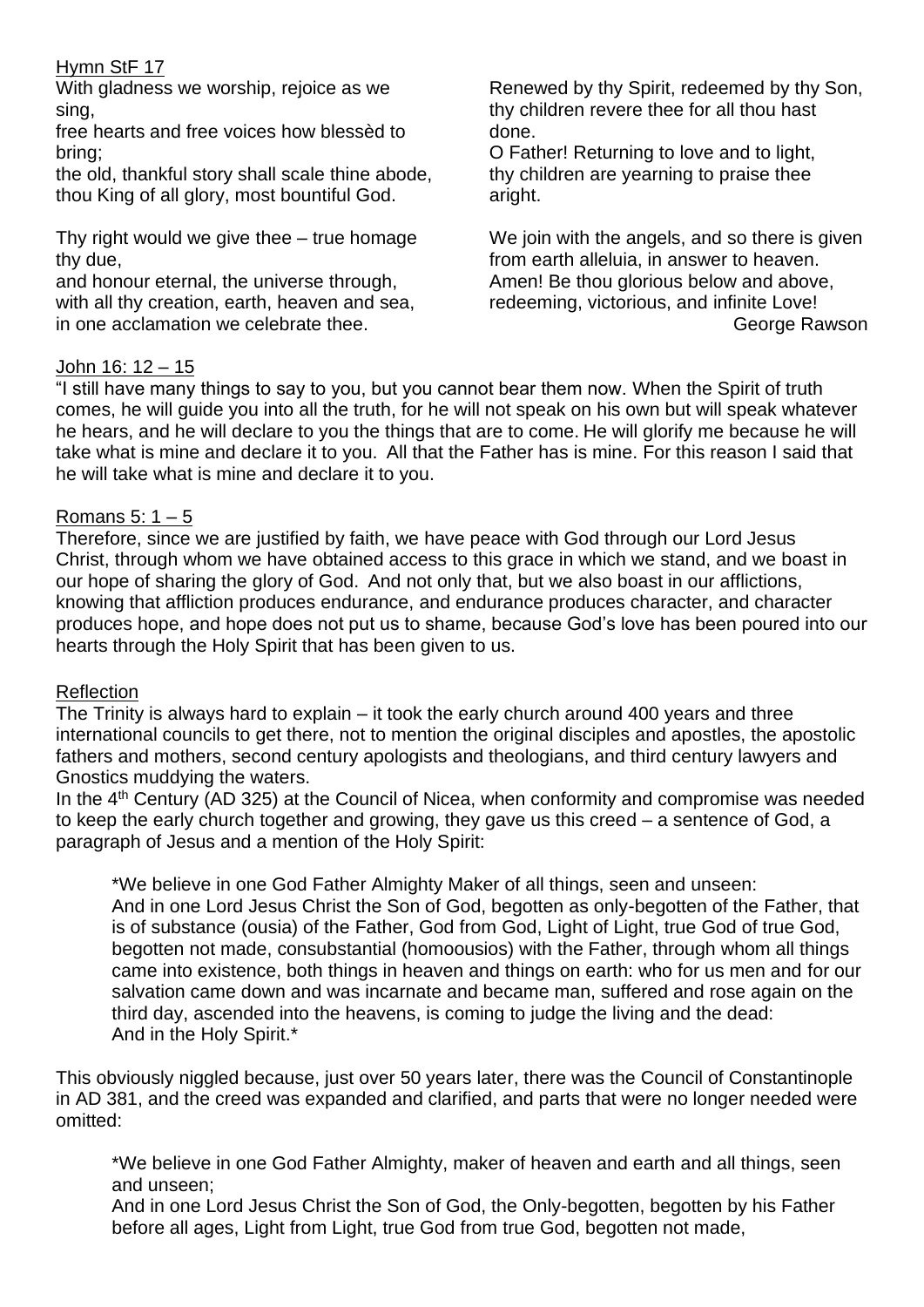consubstantial (homoousios) with the Father, through whom all things came into existence, who for us men and for our salvation came down from the heavens and became incarnate by the Holy Spirit and the Virgin Mary and became a man, and was crucified for us under Pontius Pilate and suffered and was buried and rose again on the third day in accordance with the Scriptures and ascended into the heavens and is seated at the right hand of the Father and will come again to judge the living and the dead, and there will be no end to his kingdom;

And in the Holy Spirit, the Lord and Life-Giver, who proceeds from the Father, who is worshipped and glorified together with the Father and the Son, who spoke to the prophets;<sup>\*</sup>

The third, and final creed from the council of Athanasius in approximately AD 430 (again about 50 years later) finally spoke of the Trinity as we now profess it:

\*We worship one God in the Trinity and the Trinity in unity, without either confusing the persons or dividing the substance; for the person of the Father is one, the Son's is another, the Holy Spirit's another; but the Godhead of Father, Son and Holy Spirit is one, their glory equal, their majesty equally eternal. Such as the Father is, such is the Son, such also the Holy Spirit; uncreated is the Father, uncreated the Son, uncreated the Holy Spirit; infinite is the Father, infinite the Son, infinite the Holy Spirit; eternal is the Father, eternal is the Son, eternal the Holy Spirit; yet they are not three eternal beings, but one eternal, just as they are not three uncreated beings or three infinite beings, but one uncreated and one infinite… Thus the Father is God, the Son is God, the Holy Spirit is God; yet they are nor three gods but one God\*

If you're confused, you're not alone, and even if you spent a lifetime trying to figure it out and put it into words you would have less time than the above three councils.

So maybe you work it out in a way that makes sense to you. For me,

God is like: there, always there, a constant, strong and capable presence. Jesus is like: 'Hello'

'Hello Jesus, it's good to hear you.'

'It's good to hear you too. How are you today?'

'Well, I've a few things on my mind'

'Tell me about them?'

And so prayer begins.

The Holy Spirit is like: here is an invitation, it's open-ended, starting from your birth and continuing forever; come and see. Come and join in, whenever you are ready, we're ready for you. It's an invitation that will turn your life around, in a good way. You are welcome, everyone is welcome, invite your friends and family too!

Somehow, this works in my head and my life – how does the Trinity make sense to you?



\*\*taken from the book 'AD381 Heretics, Pagans and the Christian State' by Charles Freeman